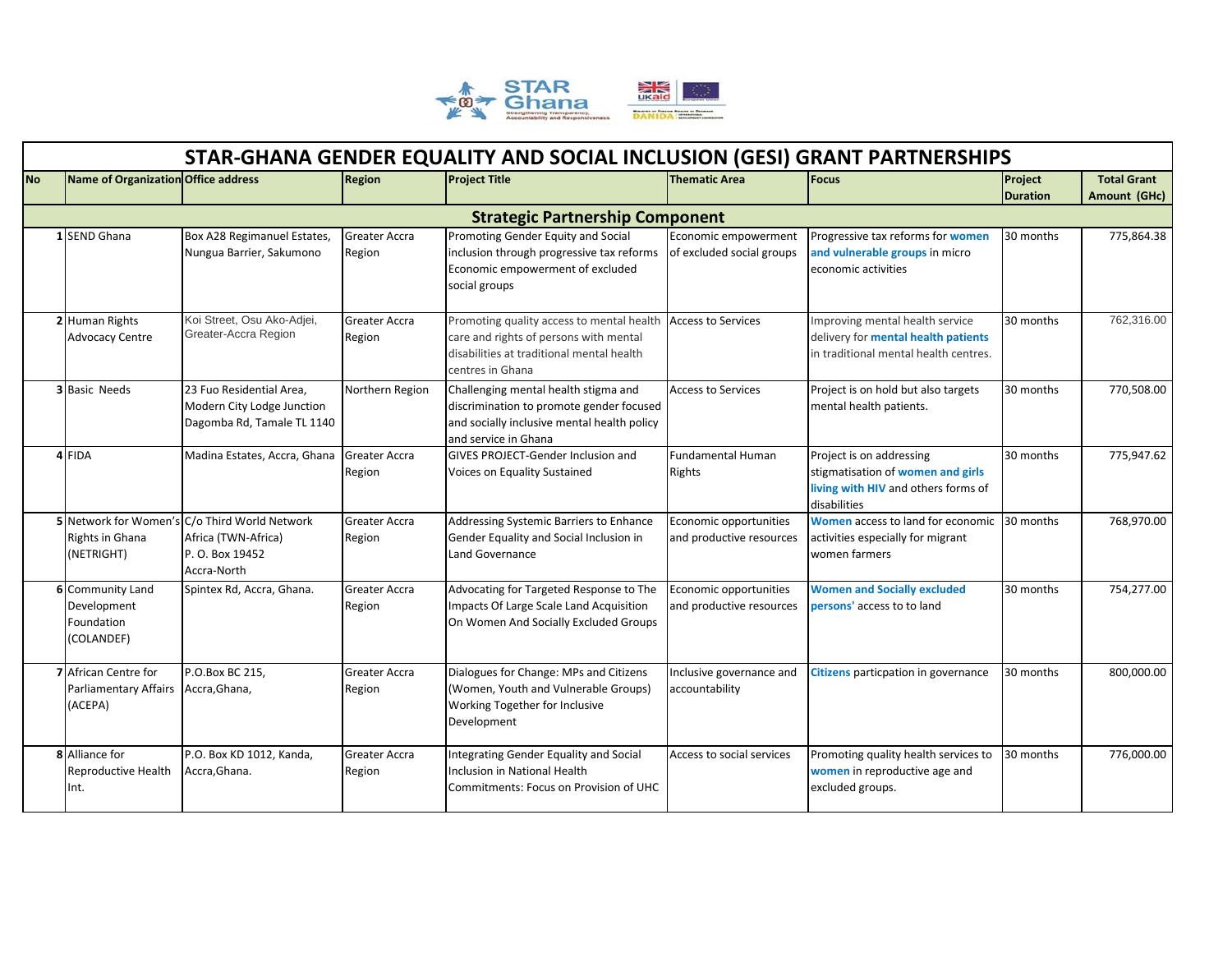| <b>No</b> | Name of Organization Office address |                                              | Region             | <b>Project Title</b>                                      | <b>Thematic Area</b>         | <b>Focus</b>                                    | Project         | <b>Total Grant</b> |  |  |
|-----------|-------------------------------------|----------------------------------------------|--------------------|-----------------------------------------------------------|------------------------------|-------------------------------------------------|-----------------|--------------------|--|--|
|           |                                     |                                              |                    |                                                           |                              |                                                 | <b>Duration</b> | Amount (GHc)       |  |  |
|           | 9 Ghana National Educ.              | American House. East Lagon                   | Greater Accra      | Advocacy for Inclusive and Equitable                      | Access to social services    | Inclusive and equitable education for 30 months |                 | 724,440.00         |  |  |
|           | <b>Campaign Coalition</b>           | Former White House building.                 | Region             | Implementation of Education Policy in                     |                              | school children with disability in              |                 |                    |  |  |
|           |                                     | Close to Protea Hotel Accra                  |                    | Ghana                                                     |                              | Central, Eastern and Western                    |                 |                    |  |  |
|           |                                     |                                              |                    |                                                           |                              | Regions.                                        |                 |                    |  |  |
|           | 10 Shea Network                     | Shea Network Ghana IPA                       | Northern Region    | Improving Women Rights to Access and                      | Economic opportunities       | Women in shea production in the                 | 30 months       | 782,950.00         |  |  |
|           |                                     | Junction - Naa Luro Estate                   |                    | Control of Shea Parklands To Guarantee                    | and productive resources     | Northern Upper East and West                    |                 |                    |  |  |
|           |                                     | Tamale, Ghana                                |                    | Long Term Sustainable Investment                          |                              | Regions.                                        |                 |                    |  |  |
|           |                                     |                                              |                    |                                                           |                              |                                                 |                 |                    |  |  |
|           | <b>GESI Small Grants Component</b>  |                                              |                    |                                                           |                              |                                                 |                 |                    |  |  |
|           | 11 Centre for Rural                 | Centre for Rural Improvement Northern Region |                    | Improving the effectiveness of FCUBE and                  | Access, quality and          | Girl Child education for drop out.              | 12 months       | 139,779.00         |  |  |
|           | Improvement                         | Services (CRIS).                             |                    | School Re-Entry policies for increased                    | sustainability of public     | Children with disabilities also                 |                 |                    |  |  |
|           | Services (CRIS)                     | P.O.BOX DM 41,                               |                    | impact of girl child education in northern                | services                     | included. In 3 Districts - West Gonja,          |                 |                    |  |  |
|           |                                     | Damongo.                                     |                    | region.                                                   |                              | Sawla/Tuna/Kalba and North Gonja                |                 |                    |  |  |
|           |                                     |                                              |                    |                                                           |                              | districts                                       |                 |                    |  |  |
|           | 12 Community                        | Kpaguri Estates Residential                  |                    | Upper West Region Let Girls Learn; End Child Marriage Now | <b>Fundamental Human</b>     | Project is on putting a stop to early           | 12 months       | 286,609.00         |  |  |
|           | Development                         | Area                                         |                    |                                                           | <b>Rights and Protection</b> | girl child marriage in Wa East, Sisala          |                 |                    |  |  |
|           | Alliance(CDA-Ghana)                 | Hse Number 26,                               |                    |                                                           |                              | <b>East and West Districts</b>                  |                 |                    |  |  |
|           | & CENPRODEG                         | Post Office Box 490                          |                    |                                                           |                              |                                                 |                 |                    |  |  |
|           | 13 Daasgift Quality                 | P.O. Box TD 1369 Agona-                      | Western Region     | Gender Equality in Fisheries Management                   | Access, quality and          | Women in Fisheries Management in                | 12 months       | 128,601.00         |  |  |
|           | Foundation-                         | Ahanta Takoradi                              |                    | and Decision Making (GEFMaD)                              | sustainability of public     | 3 Districts (Axim, Shama, Elembele)             |                 |                    |  |  |
|           | FNGO(DQF)                           |                                              |                    |                                                           | services.                    |                                                 |                 |                    |  |  |
|           | 14 International Child              | P.O.Box SR 294 Baatsonaa                     | Greater Accra      | Improving Learners Access to Quality                      | Access, quality and          | Inclusive education for school                  | 12 months       | 139,672.00         |  |  |
|           | Development                         | Spintex Road                                 | Region             | Public Education Services in The Akuapem                  | sustainability of public     | children with Disabilities in                   |                 |                    |  |  |
|           | Program, Ghana,                     | Office Location: 15 Gowa St,                 |                    | North Municipality                                        | services.                    | Akuapem North Municipality                      |                 |                    |  |  |
|           | (ICDP, Ghana)                       | Com 18, Lashibi, Tema                        |                    |                                                           |                              |                                                 |                 |                    |  |  |
|           | 15 Jaksally Youth Group             | P O Box BL 74, Bole, Northern                | Northern Region    | To identify, profile, draw attention to,                  | Inclusive Governance and     | Inclusion and participation of                  | 12 months       | 103,622.45         |  |  |
|           |                                     | Region                                       |                    | organise a voice for widows to have a well                | leadership.                  | widows in governance and                        |                 |                    |  |  |
|           |                                     |                                              |                    | informed and active widows association,                   |                              | leadership in Bole, Sawla Tuna Kalba            |                 |                    |  |  |
|           |                                     |                                              |                    | able to contribute to transformational                    |                              | and West Gonja Districts                        |                 |                    |  |  |
|           |                                     |                                              |                    | change, engage local/traditional                          |                              |                                                 |                 |                    |  |  |
|           |                                     |                                              |                    | governance institution process to increase                |                              |                                                 |                 |                    |  |  |
|           |                                     |                                              |                    | access, reduce inequality and exclusion                   |                              |                                                 |                 |                    |  |  |
|           |                                     |                                              |                    |                                                           |                              |                                                 |                 |                    |  |  |
|           | 16 Mihoso International             | Head Office: Sunyani, First                  | <b>Brong Ahafo</b> | Support District child Protection Agencies                | <b>Fundamental Human</b>     | Child trafficking and Child Labour in           | 12 months       | 125,917.10         |  |  |
|           | Foundation                          | Floor on Assase Aban                         | Region             | and Departments and Community Based                       | Rights and Protection.       | 15 communities in Jaman North                   |                 |                    |  |  |
|           |                                     | Complex, Regional Hospital                   |                    | Agents to Effectively Respond to Worst                    |                              | District, Banda District, Asutifi South         |                 |                    |  |  |
|           |                                     | Road. Branch Offices: Kenyasi                |                    | Form of Child Labour, Child Trafficking and               |                              | district                                        |                 |                    |  |  |
|           |                                     | (On top of the ADB building,                 |                    | Early/Forced Marriage of Children at the                  |                              |                                                 |                 |                    |  |  |
|           |                                     | Kenyasi No. 1), Sampa                        |                    | District and Community Level                              |                              |                                                 |                 |                    |  |  |
|           |                                     | (Adjacent Gazebo Pharmacy,                   |                    |                                                           |                              |                                                 |                 |                    |  |  |
|           |                                     | Tulokato), Kintampo                          |                    |                                                           |                              |                                                 |                 |                    |  |  |